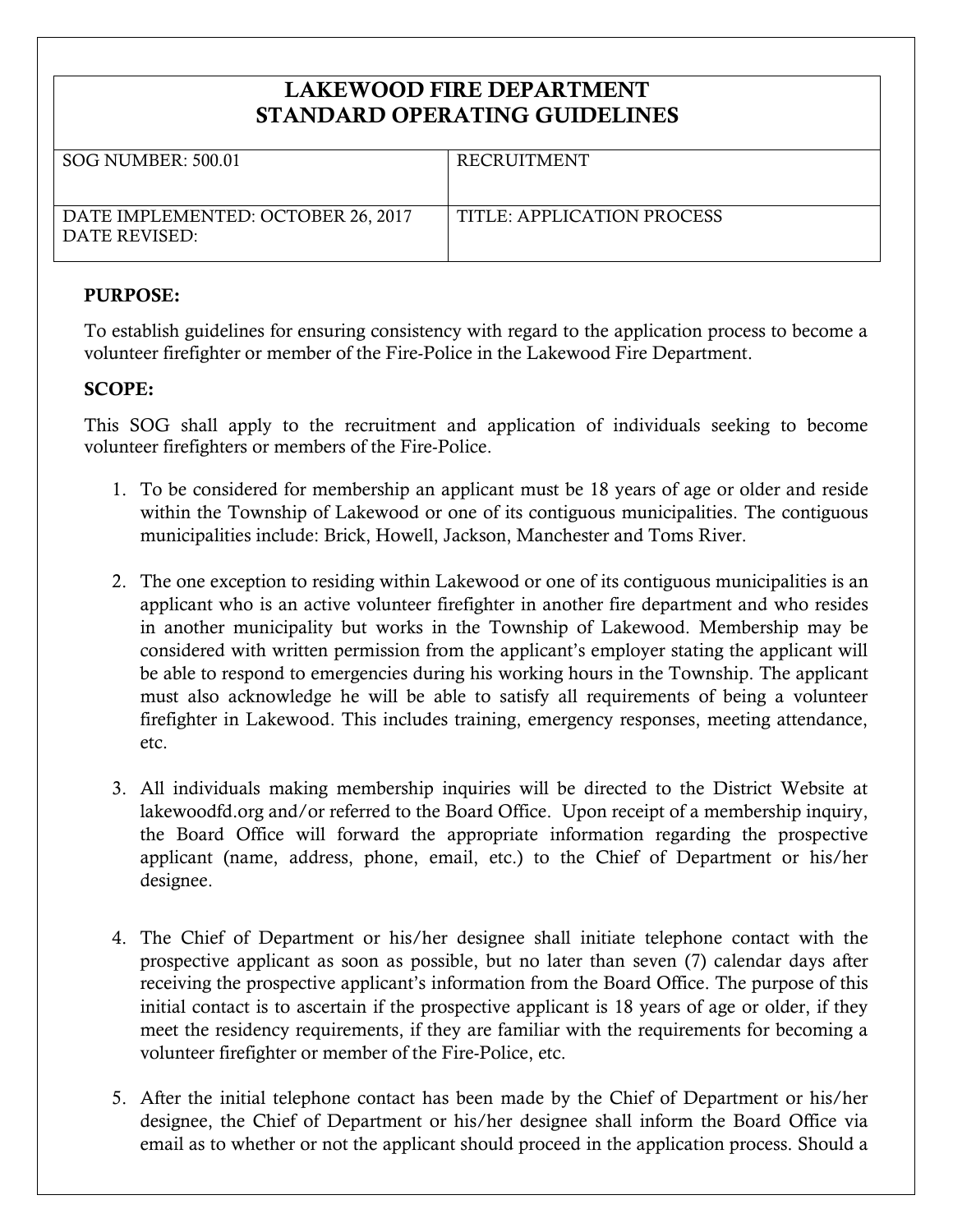determination be made the applicant is not able to proceed in the application process, it is imperative the reasons the applicant is not able to proceed are included in the email. Upon receiving an email the applicant is able to proceed in the application process, the Board Office will mail to the prospective applicant a Letter of Introduction, a LFD Application and a copy of SOG 500.01 to provide an overview of the Application Process.

- 6. The applicant shall return the completed application to the Board Office within thirty (30) days of receipt or the Board Office will assume the applicant is no longer interested in becoming a volunteer firefighter.
- 7. Every effort shall be made to formally interview the prospective applicant as soon as possible thereafter; however, the interview must be conducted no later than fourteen (14) calendar days after initial contact from the Chief of Department or his/her designee. The interview shall be conducted by the Chief of Department, his/her designee or the Company Officer(s) of the Station to which the prospective applicant may be assigned.
- 8. Upon the conclusion of the interview, the interviewer(s) will immediately inform the Chief of Department or his/her designee to proceed to the formal application process; or, if this is not the case, the interviewer(s) shall clearly inform the Chief of Department or his/her designee in writing as to why the prospective applicant should not proceed to the formal application process. The Chief of Department or his/her designee will inform the Board Office as to the disposition of the prospective applicant.
- 9. Upon receiving a recommendation from the Chief of Department or his/her designee to proceed in the application process and once the completed application is received by the Board Office, the background investigation will commence. As soon as a satisfactory background report is received by the Board Office, a medical evaluation will be scheduled. At the time of the medical evaluation the New Jersey State Firemen's Relief Association Medical form will be completed unless the applicant is over the age of 45 in which case a signed waiver of ineligibility must be completed. Applicants shall allow sixty (60) days for these parts of the process to be completed. NOTE: Fire-Police applicants will have their New Jersey State Firemen's Relief Association Medical form completed by their own healthcare provider unless the applicant is over the age of 45 in which case a signed waiver of ineligibility must be completed.
- 10. Once it is determined the applicant meets the required criteria to become a volunteer firefighter, the applicant as well as the Chief of Department along with the respective Company Officer(s) to which the applicant is assigned will be notified.
- 11. The applicant will then be presented to the Board of Fire Commissioners for their approval.
- 12. Upon approval from the Board of Fire Commissioners, the New Jersey Firemen's Relief Association application will be submitted.
- 13. The applicant will then be presented to the respective Fire Company.